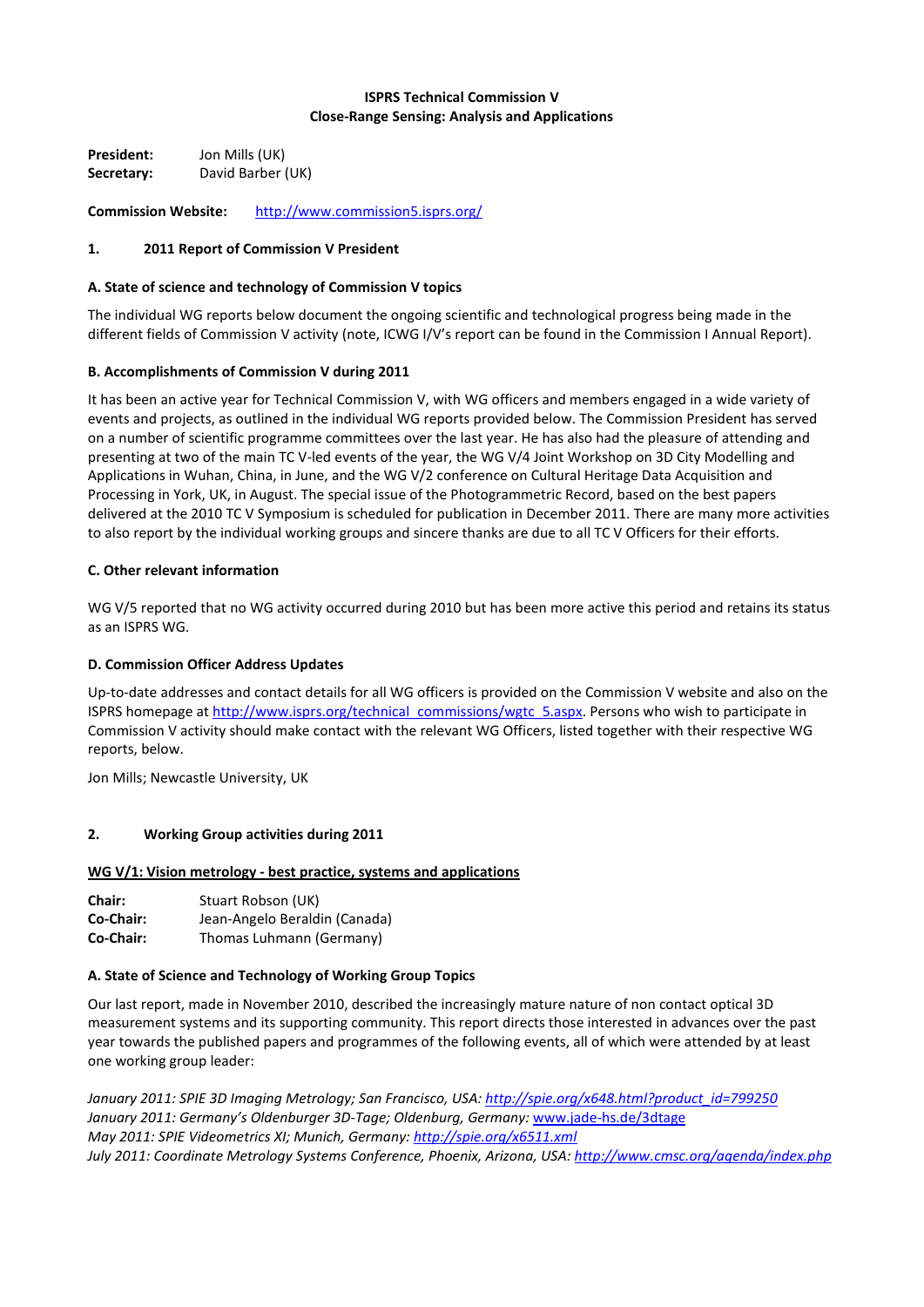The terms of reference of the Working Group [\(www.commission5.isprs.org/wg1\)](http://www.commission5.isprs.org/wg1) are proving well founded as we continue to focus our efforts towards establishing and promoting best practice.

# **B. Accomplishments of Working Group during 2011**

There are many international meetings organised through both academic and commercial interests in this discipline. The working group seeks to actively support events through technical sessions, tutorials, presentations and paper reviewing. The following details events where the working group has convened and made major contributions in 2011:

**23rd – 27th January 2011: SPIE 3D Imaging Metrology; San Francisco, CA, USA**. This event was convened by Angelo Beraldin and follows the success of the 2009 inaugural event. Co-organisers were Geraldine Cheok from NIST, Michael MacCarthy from NPL and Dr lrich Neuschaefer-Rube from PTB. A key aim of the conference is to bring industry, national standards and academics together. Some 20 papers were presented, ranging from artefacts and verification to best practice and Instruments and Methods for 3D Metrology from Images.

**2 nd -3rd February 2011: Germany's 10th Oldenburger 3D-Tage; Oldenburg, Germany.** This event, coordinated by Thomas Luhmann, continues to demonstrate the strength of our discipline in Germany! This year the 10<sup>th</sup> Anniversary Event was enjoyed by 220 participants with 50 papers and 20 exhibitors. Actions with Stephen Kyle of UCL aim to achieve cross collaboration between 3D-Tage and the UK's LVM Conference which will be held in November 2011.

Thomas Luhmann gave an invited paper on "3D imaging - How to achieve highest accuracy" to SPIE Videometrics XI in Munich. Stuart Robson also presented a paper and invited participants to engage with our Working Group.

## **C. Working Group News**

We are presenting and disseminating 3D industrial artefact datasets collected with state of the art optical systems so that researchers can assimilate and understand current capabilities and limitations. If you are interested in these data, please contact Stuart Robson.

Stuart Robson and Mark Shortis (ISPRS Congress Technical Director) developed and presented one day imaging metrology workshops to Airbus, the National Physical Laboratory and the Joint European Torus. Discussions are ongoing to offer this workshop at the ISPRS Congress in Melbourne.

### **WG V/2: Cultural heritage data acquisition and processing**

| Chair:    | Paul Bryan (UK)        |
|-----------|------------------------|
| Co-Chair: | Bharat Lohani (India)  |
| Co-Chair: | Fulvio Rinaudo (Italy) |

#### **A. State of Science and Technology of Working Group Topics**

The cultural heritage application of close-range photogrammetric and laser scanning technologies continues to attract widespread interest from all sectors of the heritage community. Be it academia, commerce or simply interested individuals, this is borne out by interest in WGV/2's own conference (see below) and through application of current 'state-of-the-art' technology at prominent world heritage sites e.g. Stonehenge and the wide-scale media interest such projects generate. The increasing resolution and speed of capture of terrestrial laser scanners, coupled with a reduction in their inherent data 'noise', is providing more and more detail for the heritage user to work with. However increased detail brings increased data sizes which in turn demands higher and higher computer specifications to enable the full value of the data to be exploited without resorting to decimation. Although some solutions, such as Meshlab, are increasingly finding application within heritage projects it is vital that both post-processing and viewing software also keep pace with the scanning hardware, be it through paid-for licenses or 'free', open-source solutions.

Most laser scanners and some survey equipment now incorporate digital imagery. Some sensors are built into the device, and hence record the image co-axial to the measuring beam, whilst others are off-set. Both approaches have pros and cons however the sensor resolution for the built-in devices currently appears limited by the manufacturers to 5MP. When compared to the >10MP resolution that a typical DSLR now provides, this appears a limiting factor for the heritage user where the image plays an important and fundamental role in the recording and documentation process. Although an offset sensor requires calibration, to allow accurate pixel registration with the point data, it does allow other sensors to be used. These currently include High Dynamic Range (HDR) and panoramic and as well as providing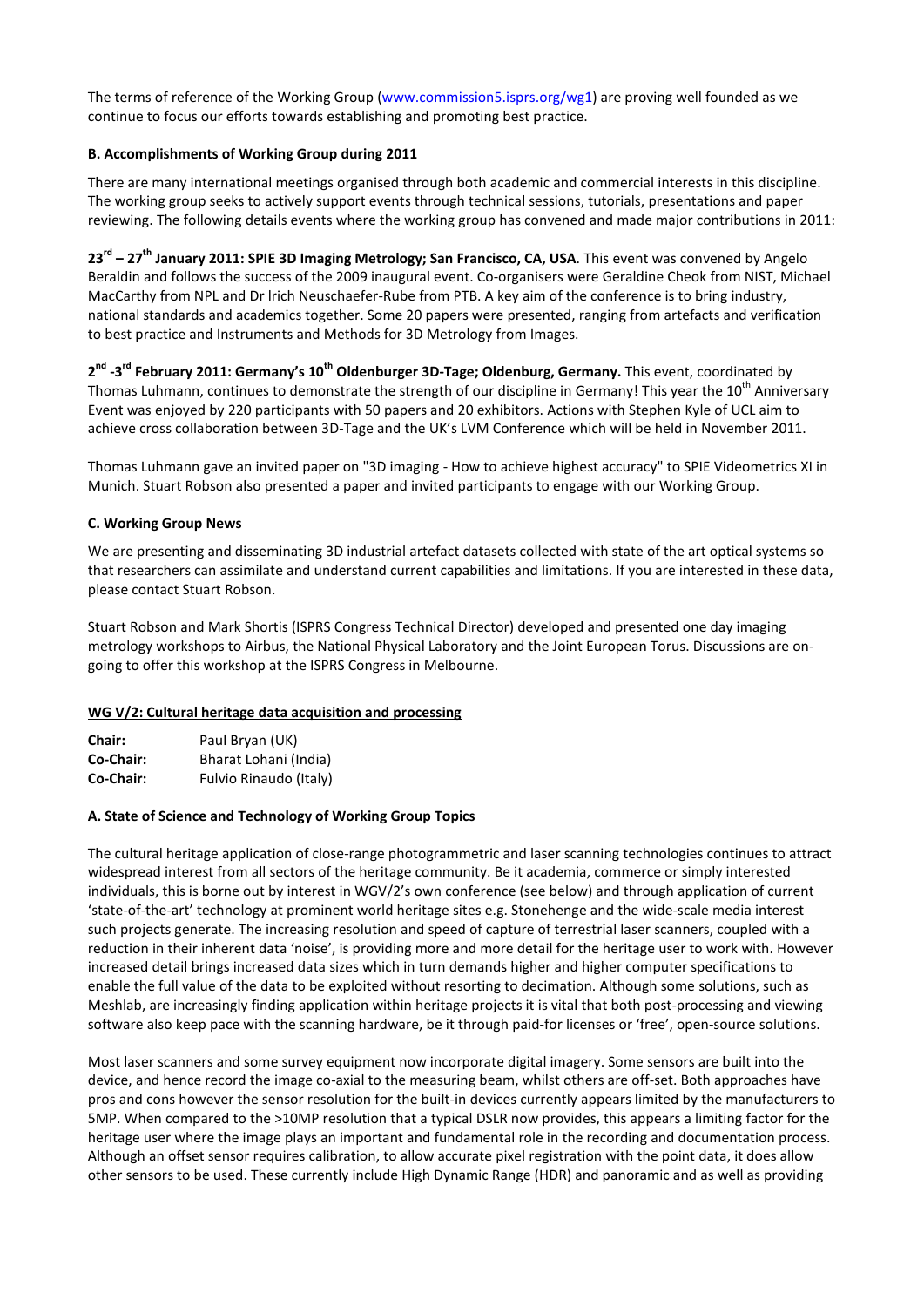useful image based resources in their own right, future integration with other remotely sensed datasets can potentially provide a whole new level of texture overlay for point-based data heritage survey.

The last year has seen a significant rise in heritage projects using Unmanned Aerial Vehicles (UAVs). Typically used to capture still and video imagery, their controllability and remote viewing capabilities often provide unique low-level vantage points for the heritage user and potential application in photogrammetric, condition assessment and presentational surveys. Previously limited by payload, many will now carry a DSLR camera thus significantly improving the quality of image that can be captured. Some, such as the new Unmanned Aerial Systems (UAS), can autonomously capture a series of overlapping imagery on a pre-determined flight-line, allowing more automated capture and postprocessing potential, albeit generally restricted by local civil aviation regulations that might demand continuous operator control.

## **B. Accomplishments of Working Group during 2011**

The principal emphasis for the current period has been in organising the working group's own conference. Taking place in York, UK from  $17^{th}$  -  $19^{th}$  August this has attracted a lot of interest from across working group membership, academia and commerce. Following announcement via the purpose-designed ISPRS York 2011 conference website [\(www.isprs-york2011.org\)](http://www.isprs-york2011.org/), 45 abstracts were submitted, 25 of which were accepted for oral presentation and which now form the basis for five technical sessions on the themes of:

- TS1: Sensor Development & Mapping Solutions
- TS2: Imaging Solutions from Aerial to Underwater
- TS3: Remote Sensing Technologies & Single/Multi Image Approaches
- TS4: Data Processing & 3D Modelling Solutions
- TS5: Development of Standards & Best Practice Application.

A total of 16 papers have also been invited for publication within a suitable journal e.g. special heritage issue of the Photogrammetric Record, with the remaining 20 abstracts forming the basis for the poster session. Currently 74 delegates from 14 different countries are registered to attend this three-day event.

### **C. Working Group News**

Meetings planned for the coming year include:

- Participation within XXIII International CIPA Symposium, Prague, Czech Republic, 12-16 September 2011;
- ISPRS Congress 2012 Congress, Melbourne, Australia, 25 August 1 September, both working group and themed CIPA/Australia ICOMOS sessions.

### **WG V/3: Terrestrial laser scanning and 3D imaging**

| <b>Chair:</b> | Derek Lichti (Canada)       |
|---------------|-----------------------------|
| Co-Chair:     | Hans-Gerd Maas (Germany)    |
| Co-Chair:     | Marco Scaioni (Italy)       |
| Secretary:    | Pedro Arias-Sánchez (Spain) |

### **A. State of Science and Technology of Working Group Topics**

The scientific programme of the Laser Scanning 2011 Workshop gives a good indication of the current state of research in terrestrial laser scanning. There are many groups worldwide concentrating on object recognition from point clouds with several investigating the integration of laser scanner data with that from other sensors and from a priori CAD models. Registration remains an important topic, particularly the registration of point clouds and imagery. Important applications of terrestrial laser scanning receiving continued attention include forestry, cultural heritage recording and mobile mapping.

### **B. Accomplishments of Working Group during 2011**

**Membership:** Excluding the executive (Chair, etc.) there are 48 working group members.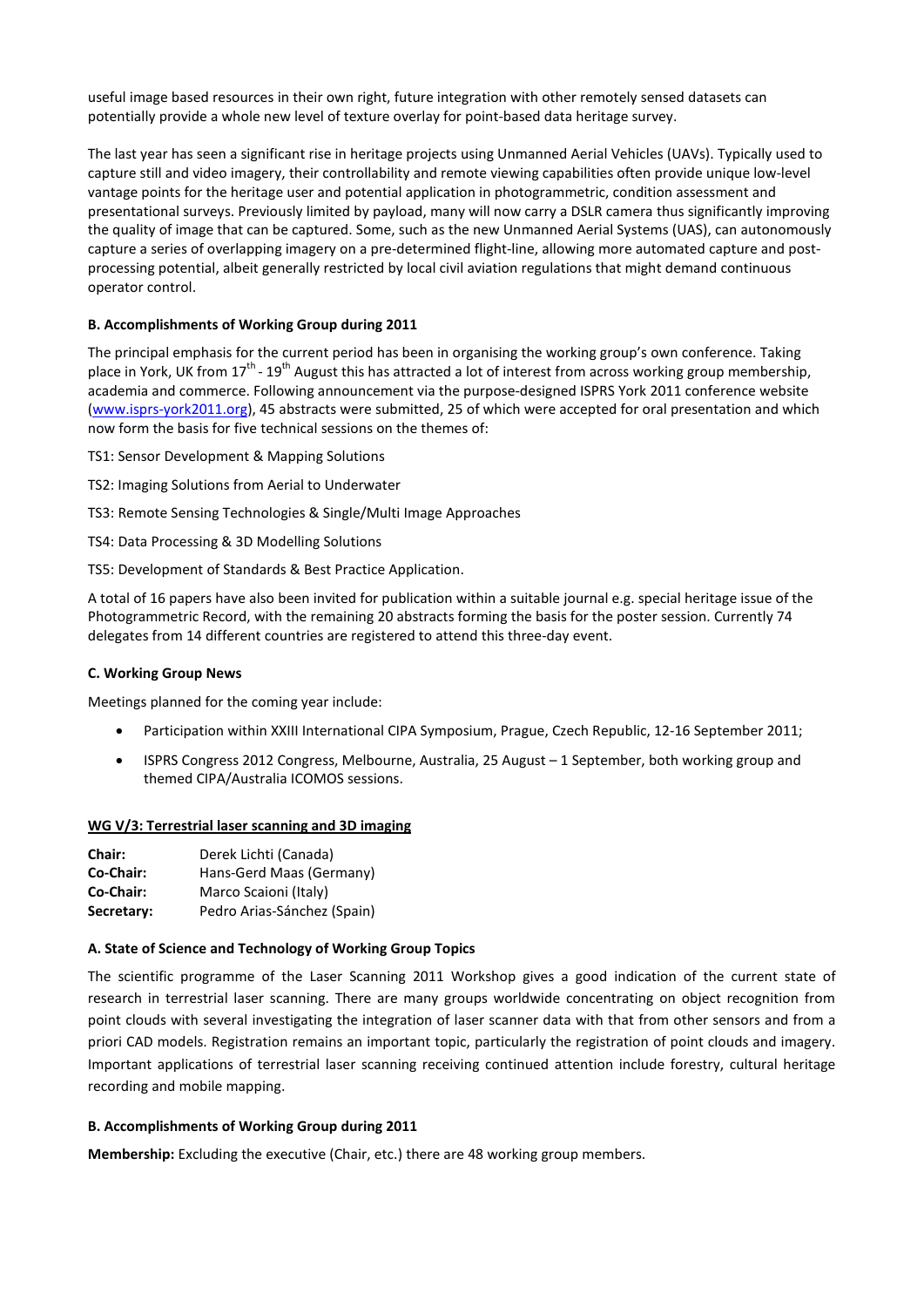**Conferences and Workshops:** The primary focus of the Working Group this year has been the ISPRS Laser Scanning 2011 Workshop to be held in Calgary, Canada, 29-31 August 2011. Final preparations are being made to hold this event for which 81 participants have registered. On 1 September Wolfgang Förstner will give a one-day tutorial entitled Probabilistic Data Analysis Using Graphical Models, for which 27 people have registered.

The Working Group officers have been involved in many capacities (scientific committee member; session chair; keynote address) for several international conferences, including: the 2011 International Workshop on Multi-Platform/Multi-Sensor Remote Sensing and Mapping held in Xiamen, China; Range Imaging Sensors and Applications (RISA) 2011 and 3D-Arch 2011, both held in Trento, Italy; the XV Brazilian Remote Sensing Symposium in Curitiba; and Videometrics, Range Imaging, and Applications, held in Munich, Germany.

**On-line Database:** Work on the database continued consistently in 2010-2011. A new University of Calgary student, Xiaojuan Qi, has been appointed to maintain and populate the on-line terrestrial laser scanning bibliography funded under the ISPRS Science Initiatives program (the previous student, Sonam Jamtsho, having graduated). The database currently contains 542 entries.

## **C. Working Group News**

Plans for the next reporting year include:

- Completion of the Guest Co-Editorship for a Special Issue of the Photogrammetric Record of selected papers from the ISPRS Commission V Symposium;
- Completion of the Guest Editorship for a Special Issue of Remote Sensing on terrestrial laser scanning;
- Entries will be continually added to the on-line database.

## **WG V/4: Image-based and range-based 3D modelling**

| Chair:    | Fabio Remondino (Italy) |
|-----------|-------------------------|
| Co-Chair: | Jan Boehm (UK)          |
| Co-Chair: | Qing Zhu (China)        |

### **A. State of Science and Technology of Working Group Topics**

Image- and range-based 3D modelling is receiving more and more requests everyday and this has broadened the field of applications where reality-based 3D models are employed and required. At research level, different open-source photogrammetric software are now available, while at sensor level, laser scanner prices have slowly started to decrease. But the key solution in practical application, and in cases of large and complex scenes, is the integration of image and range data. This allows the exploitation of the intrinsic advantages of each technique and, as demonstrated by many recent scientific publications, is the optimal 3D surveying and modelling methodology. But there is still a great amount of work to be done in the image- and range-based 3D modelling domain. Range-based approaches are still facing problems of handling large data sets and lack automation in data registration, editing and segmentation. Image-based approaches are still missing commercial dense image matching algorithms which are reliable in all possible cases (convergent, nadir, large baseline, etc.) and commercial automatic markerless image orientation tools.

### **B. Accomplishments of Working Group during 2011**

The WG has organized or participated in the organization of:

- International Workshop 3D-ARCH 2011, 2-5 March 2011, Trento, Italy;
- SPIE Videometrics XI, 22-26 May 2011, Munich, Germany;
- Joint Workshop on 3D City Modelling & Applications, 26-27th June 2011 Wuhan University, P.R. China.

### **C. Working Group News**

Forthcoming Events:

- International Summer School "3D Modeling in Archaeology and Cultural Heritage 2011", 29 August 3 September, Grosseto, Italy;
- International Workshop on "Reality-based 3D modeling with applications in Medical Sciences, Cultural Heritage, Engineering and 3D GIS", 20-21 October 2011, Bandung, Indonesia.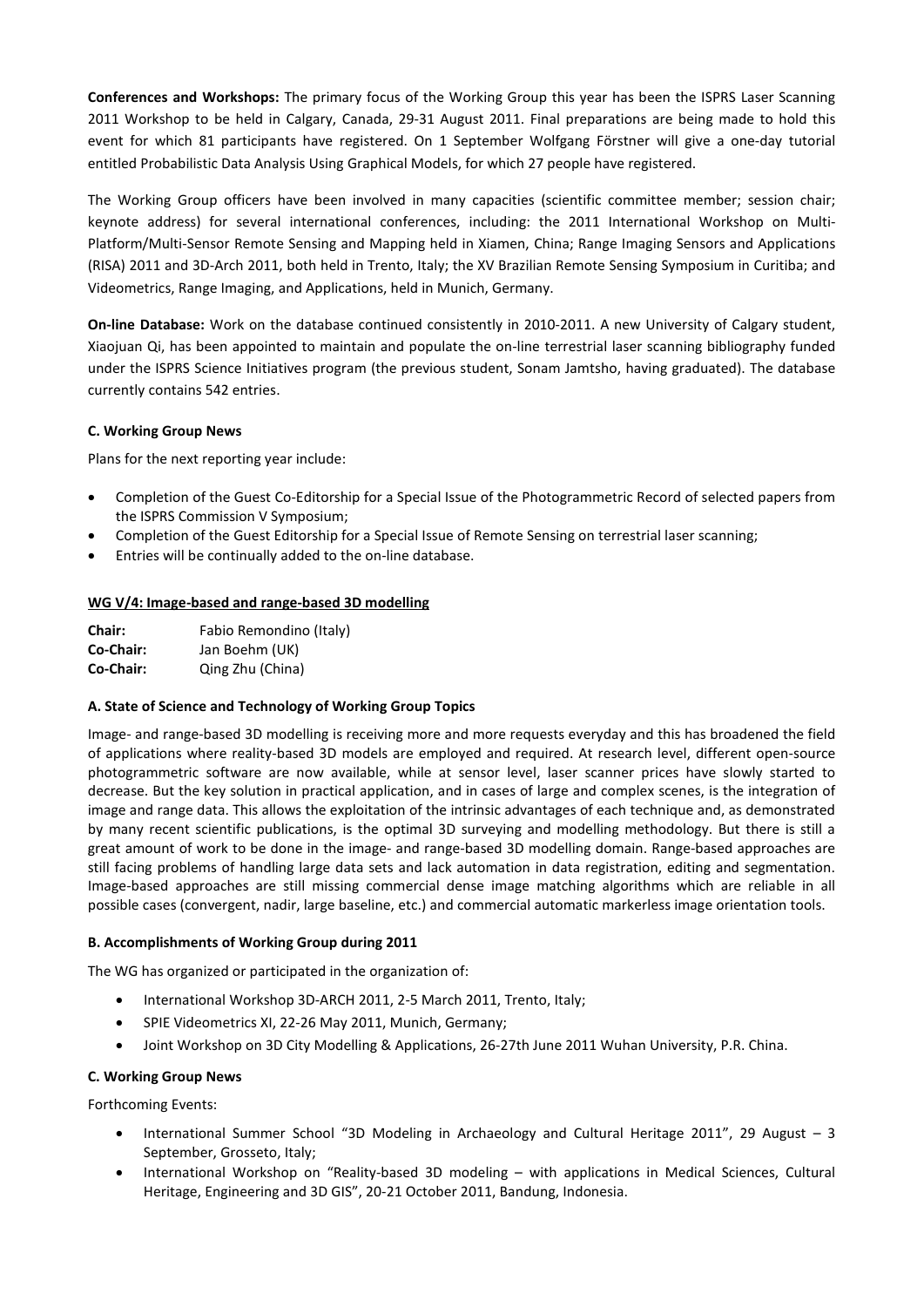Journal issues:

- Theme Issue "Terrestrial 3D modelling" of the ISPRS Journal of Photogrammetry and Remote Sensing; all reviews done; expected publication: December, 2011;
- Special issue "3D modelling of large and complex sites" in Applied Geomatics Journal (submission of the best paper awards and invited talks of the 3D-ARCH 2011 conference); papers submitted; review under process; expected publication: February, 2012.

### W**G V/5: Image sensor technology**

| Chair:     | Ralf Reulke (Germany)    |
|------------|--------------------------|
| Co-Chair:  | Michael Chapman (Canada) |
| Co-Chair:  | Martin Smith (UK)        |
| Secretary: | Andres Luber (Germany)   |

### **A. State of Science and Technology of Working Group Topics**

In the last few years 3D devices have become available for the consumer or gaming market. Meanwhile they are also used for professional applications. Such devices include stereo cameras from Fuji and Panasonic. About two years ago Fuji released the FinePix REAL 3D W1. Meanwhile, a new model the W3 is offered. The Panasonic SDT750 delivers 3D images by attaching the 3D conversion lens that comes with this camcorder. LG has just released a mobile phone that is equipped with a stereo camera and an autostereoscopic display. Particularly successful is the solution of the X-Box games console, which is provided with the Kinect. Many academic institutions use these solutions for their research.

### **B. Accomplishments of Working Group during 2011**

The WG has participated in the organization of 3D Object Recognition and Tracking 2010 (part of 3D-NordOst).

### **C. Working Group News**

Forthcoming events:

- 3D Object Recognition and Tracking 2011 (part of 3D-NordOst);
- Low-Cost 3D (Sensors, Algorithms, Applications).

#### **WG V/6: Close range morphological measurement for the earth sciences**

| Chair:     | Jim Chandler (UK)             |
|------------|-------------------------------|
| Co-Chair:  | Simon Buckley (Norway)        |
| Co-Chair:  | Dirk Rieke-Zapp (Switzerland) |
| Secretary: | Rene Wackrow (UK)             |

### **A. State of Science and Technology of Working Group Topics**

Spatial measurement of natural objects at close range continues to be an important application area for photogrammetry and laser scanning. The number of users and applications continues to grow, but many new users remain unaware of technical issues or indeed the activities/expertise within ISPRS. This growth has been fuelled by user requirements and, perhaps more significantly, the availability of software and hardware technologies that are heavily marketed as "easy-to-use". This overselling has created some difficulties for some users!

#### **B. Accomplishments of Working Group during 2011**

Working Group membership is currently 93 with members distributed in 20 countries around the world, including Africa, South America, China, Japan as well as North America, Australasia and Europe.

The working group coordinated two technical sessions in 2011. Dirk Rieke-Zapp (co-chair) co-convened a full day session at the EGU in Vienna in early April, entitled "Digital Landscapes: Acquisition (close range measurement and laser scanning) to Quantitative Interrogation" [\(http://meetingorganizer.copernicus.org/EGU2011/session/6522\)](http://meetingorganizer.copernicus.org/EGU2011/session/6522).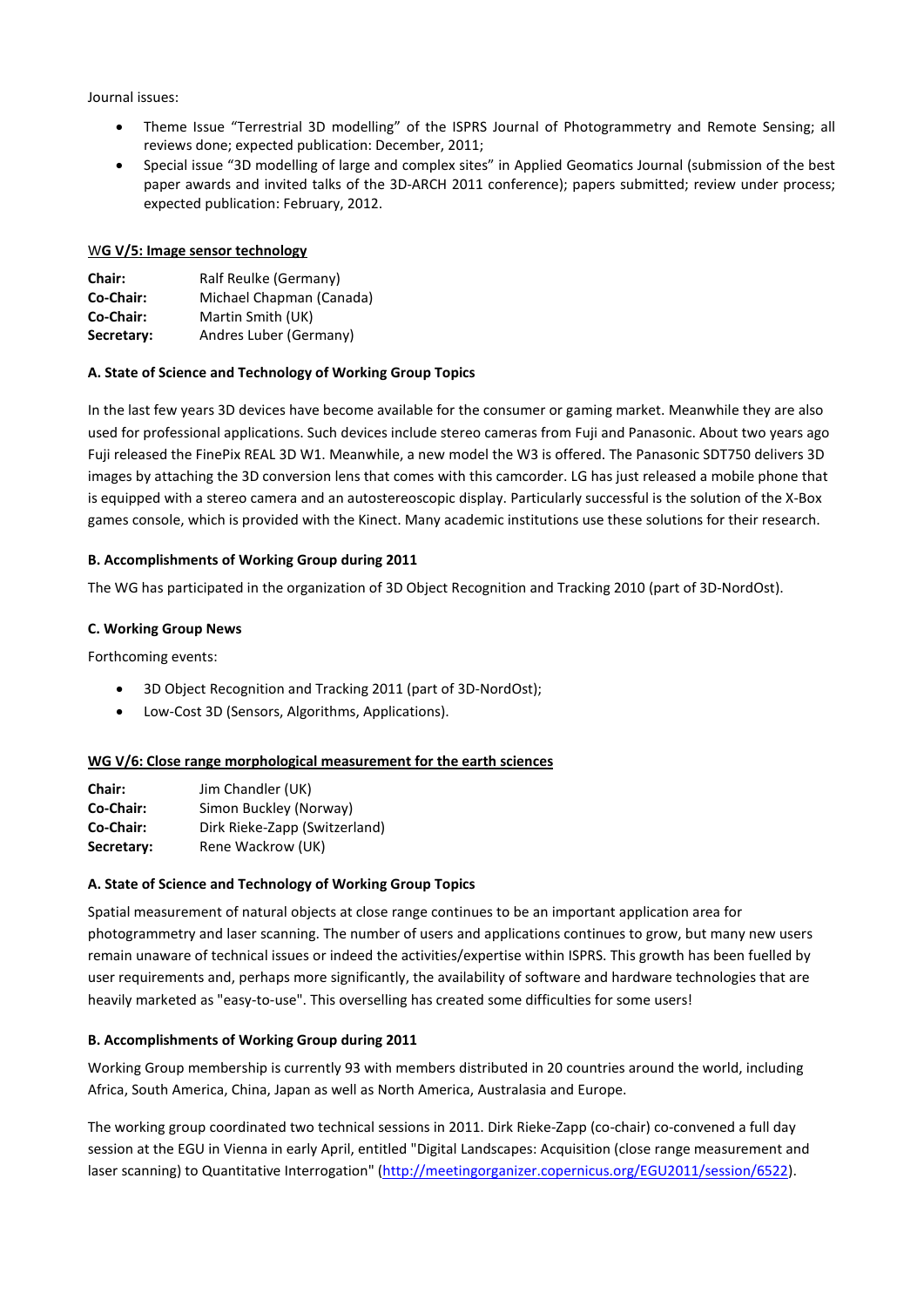Jim Chandler (chair) also convened a WG V6 session at the Association of American Geographers (AAG) Annual Conference [\(http://meridian.aag.org/callforpapers/program/SessionDetail.cfm?SessionID=11575\)](http://meridian.aag.org/callforpapers/program/SessionDetail.cfm?SessionID=11575). This was held in April in Seattle, US, where it was felt that it was important to spread the ISPRS V6 message. It was pleasing that one of our American presenters is eager to reconvene at the AAG next year (see below).

# **C. Working Group News**

The main event scheduled for 2012 is clearly the Melbourne Congress where two sessions are currently planned. One of these is a "themed session" entitled "morphological change detection" and is being held in collaboration with ISPRS WG IV/8. The working group has also organised a keynote presentation from Prof Stuart Lane.

Finally, James Dietrich is coordinating a second WG V6 session at the forthcoming AAG annual conference, which is to be held in New York in February 2012 [\(http://www.aag.org/cs/annualmeeting\)](http://www.aag.org/cs/annualmeeting).

### **ICWG V/I: Land-based mobile mapping systems**

| <b>Chair:</b> | Jonathan Li (Canada)                     |
|---------------|------------------------------------------|
| Co-Chair:     | Qingquan Li (China)                      |
| Co-Chair:     | Antonio Maria Garcia Tommaselli (Brazil) |
| Secretary:    | João Fernando Custódio da Silva (Brazil) |

## **A. State of Science and Technology of Working Group Topics**

In 2011, the ICWG V/I officers have been very actively involved in organizing or attending EOGC2011 (Germany), LiDAR & SAR 2011 (China) and MMT 2011 (Poland). These events have shown continued R&D research interests and activities in the field of mobile mapping technology. In particular, the recent R&D efforts in mobile lidar have focused on applications in transportation, power line mapping, urban infrastructure mapping, underground and super speed train infrastructure monitoring, as well as cultural heritage documentation. The experiences learnt in 2011 have proved that the ICWG V/I terms of reference are well founded.

# **B. Accomplishments of Working Group during 2011**

Conferences:

- ICWG V/I co-organized the 3<sup>rd</sup> International Conference on Earth Observation of Global Change, jointly with other WGs from ISPRS, ICA and IAG, 13-15 April 2011, Munich, Germany. Jonathan Li (Chair) served as Co-Chair of the Scientific Committee.
- ICWG V/I co-organized the Joint International Symposium on LiDAR and Radar Mapping Technologies and Applications in Nanjing, China, 26-29 May 2011. This event was jointly supported by ISPRS, ICA, FIG and SPIE. Jonathan Li (Chair) served as Co-Chair of the Scientific Committee. Qingquan Li (Co-Chair), Antonio Tommaselli (Co-Chair), and João Fernando Silva (Secretary) and several ICWG members served on the SC.
- The 7<sup>th</sup> International Symposium on MMT was held in Poland, 13-16 June 2011. Jointly supported by ISPRS, FIG, IAG and ION. ICWG V/I officers and several members served as SC members.
- Jonathan Li and Qingquan Li served as SC members of the Joint ISPRS Workshop on 3D City Modelling & Applications and the 6th 3D GeoInfo, [http://www.lmars.whu.edu.cn/3DCMA2011/,](http://www.lmars.whu.edu.cn/3DCMA2011/) 26-28 June 2011, China.
- ICWG V/I is involved in co-organizing the ISPRS Workshop on Laser Scanning 2011, jointly with WG V/3, I/3, and other WGs of ISPRS, [http://www.ucalgary.ca/laserscanning2011/,](http://www.ucalgary.ca/laserscanning2011/) 29-31 August 2011, Calgary, Canada.

Publications:

- A special Issue of Photogrammetric Engineering and Remote Sensing (PE&RS) (ASPRS: SCI), entitled "Advances in Terrestrial Laser Scanning" including 8 peer reviewed papers are currently under peer review and will be published in spring 2012. Jonathan Li serves as guest editor (with Bruce King).
- A theme issue featured terrestrial laser scanning: from static to mobile, Call for Papers due on 1 October 2011, will consist of 12-16 papers to be published by International Journal of Remote Sensing (Taylor and Francis: SCI) in 2013. Jonathan Li served as the Guest Editor (with Michael Chapman).

# **C. Working Group News**

Upcoming events in 2012: